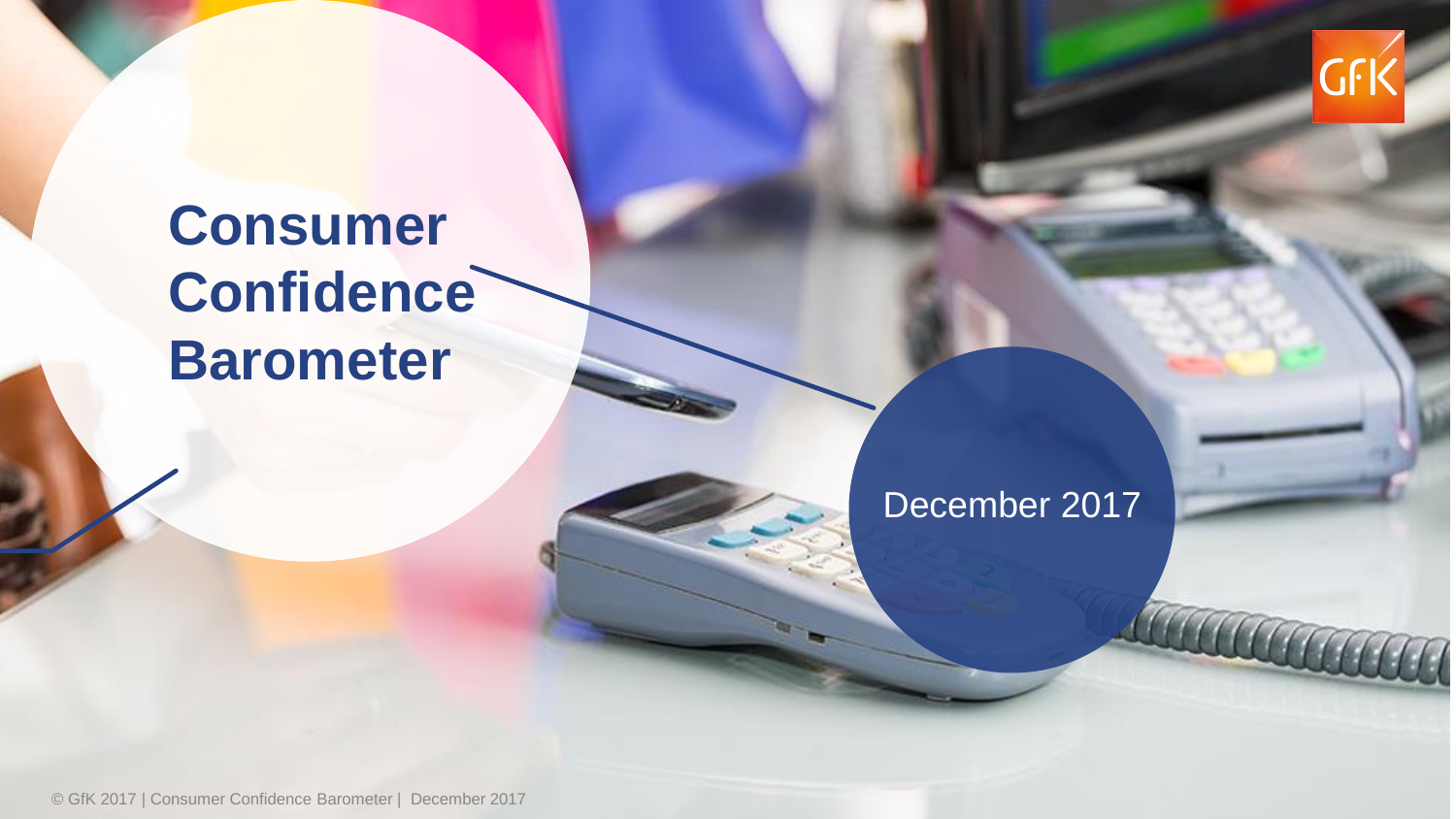Consumer Confidence Barometer - Overview



- The UK Consumer Confidence Barometer is conducted by GfK in partnership with the European **Commission**
- **The UK Consumer Confidence Survey was conducted amongst a sample of 2002 individuals aged** 16+ in the UK
- Quotas are imposed on age, sex, region and social class to ensure the final sample is representative of the UK population
- Interviewing was carried out during  $1<sup>st</sup> 15<sup>th</sup>$  December 2017
- **The study arrives at the index score by arriving at an average of averages from core questions**
- This survey was conducted via a nationally representative online survey, with a yearly telephone survey conducted to calibrate the data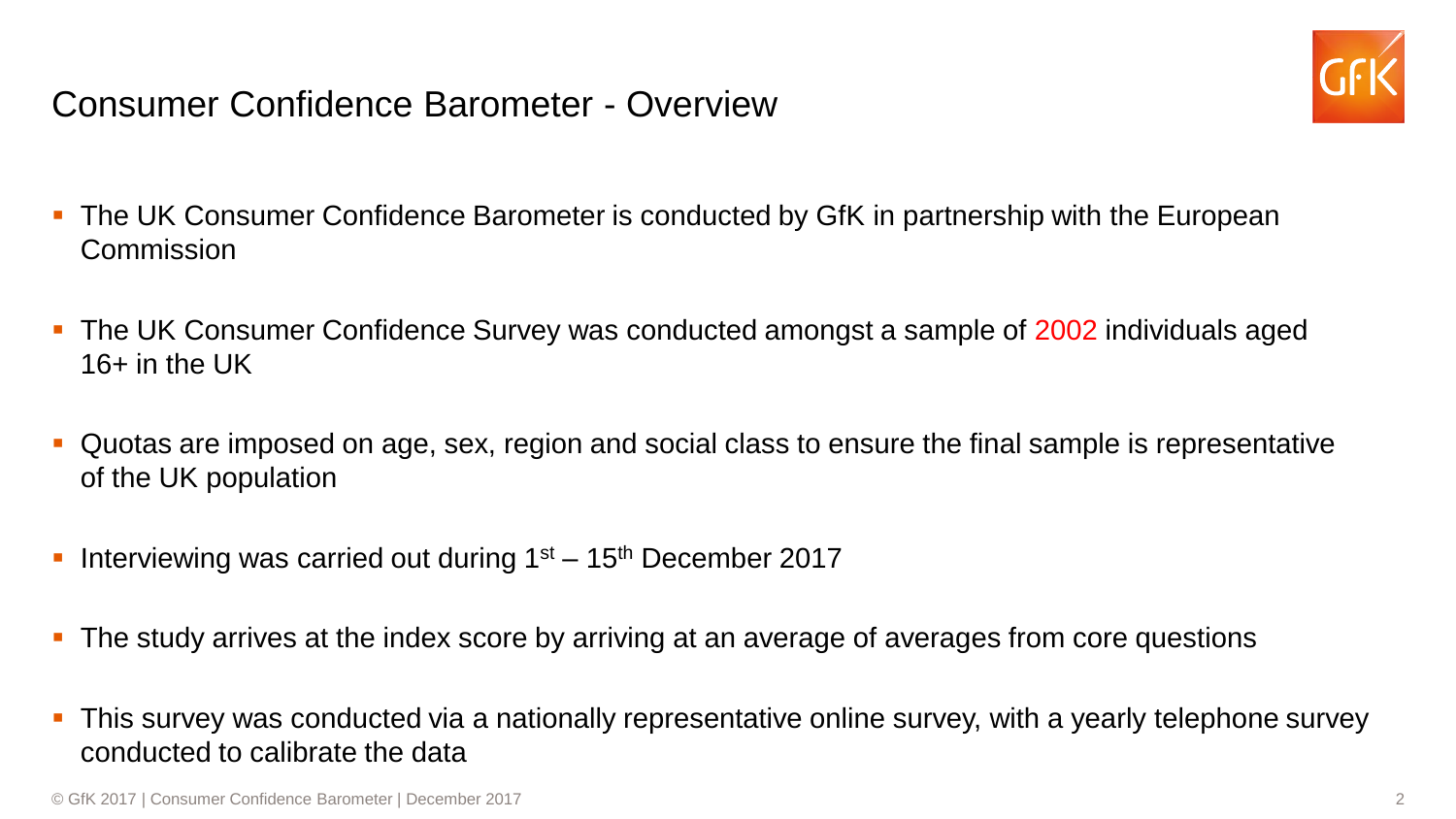## Consumer Confidence Index





The Index Score is calculated using the results of five questions (1,2,3,4, and 8). The mean score from each of these five questions is combined and the Index Score is the average.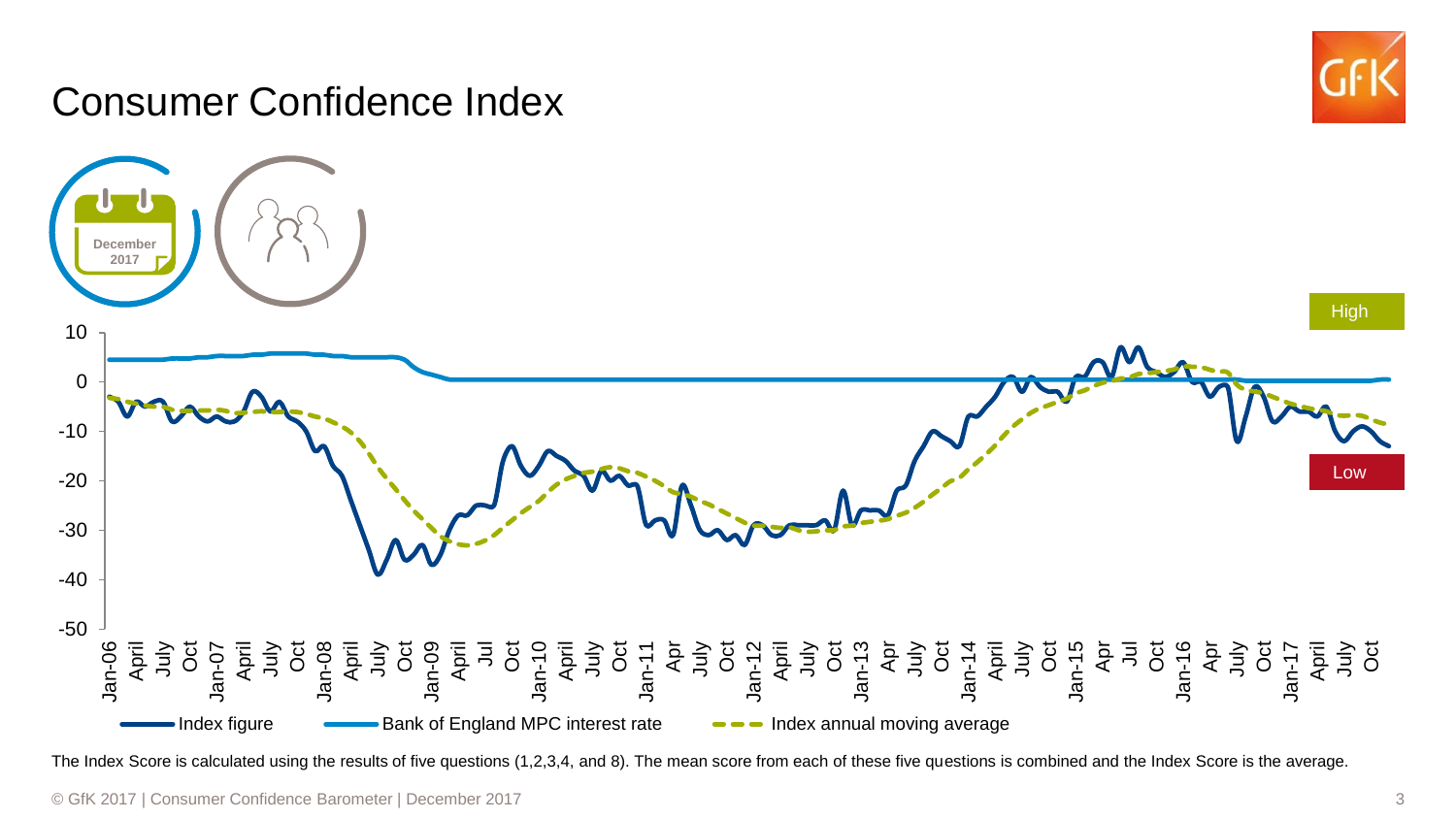

Q2 How do you expect the financial position of your household to change over the next 12 months? Get a lot better =  $1$  / Get a little better = 0.5 / Stay the same =  $0$  / Get a little worse -0.5 / Get a lot worse = -1

Q1 How has the financial situation of your household changed over the last 12 months? Got a lot better =  $1 /$  Got a little better = 0.5 / Stayed the same = 0 / Got a little worse -0.5 / Got a lot worse = -1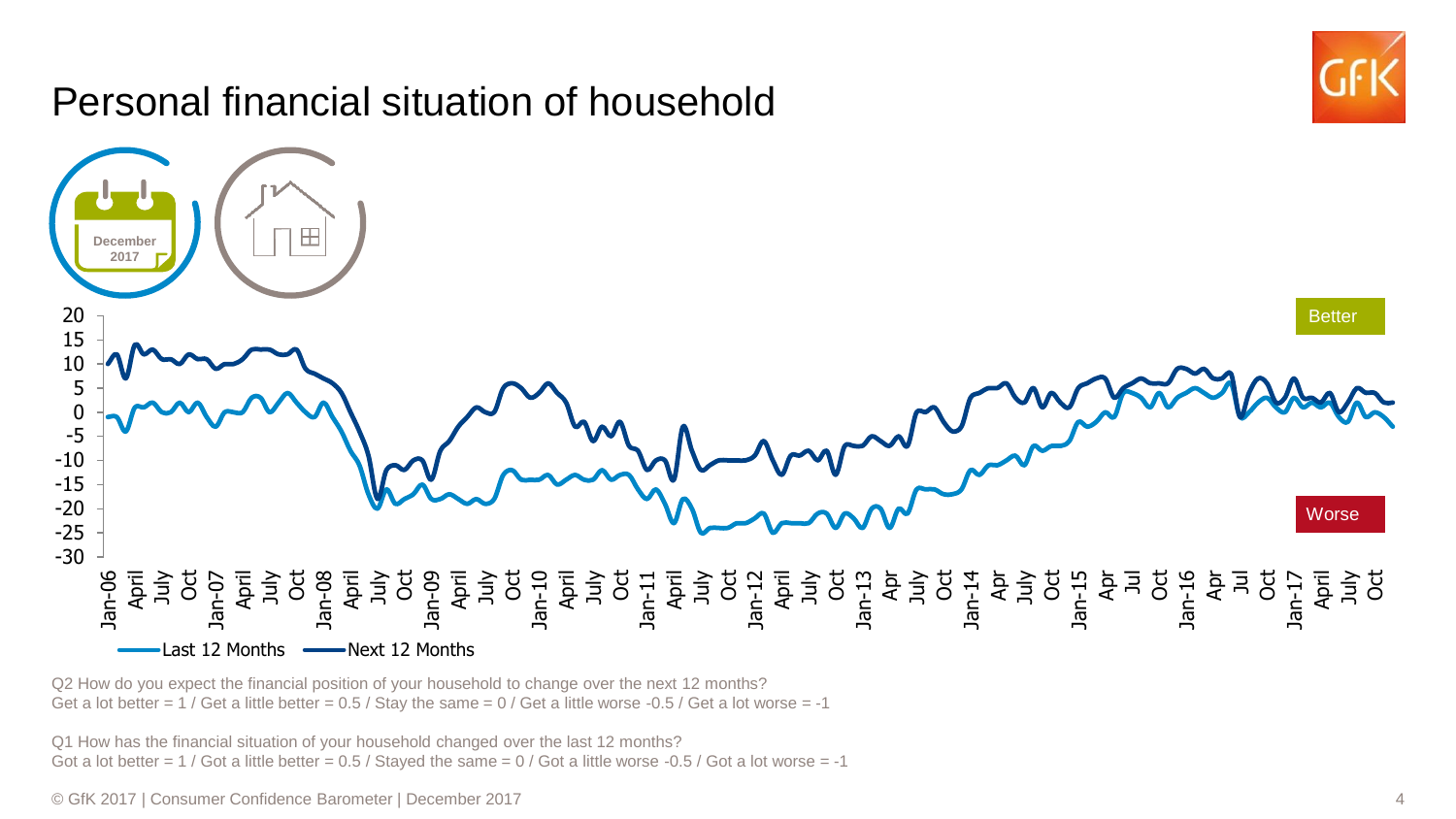

Q3 How do you think the general economic situation in this country has changed over the last 12 months? Got a lot better =  $1 /$  Got a little better =  $0.5 /$  Stayed the same =  $0 /$  Got a little worse -0.5  $/$  Got a lot worse = -1

Q4 How do you expect the general economic situation in this country to develop over the next 12 months? Get a lot better =  $1$  / Get a little better = 0.5 / Stay the same =  $0$  / Get a little worse -0.5 / Get a lot worse = -1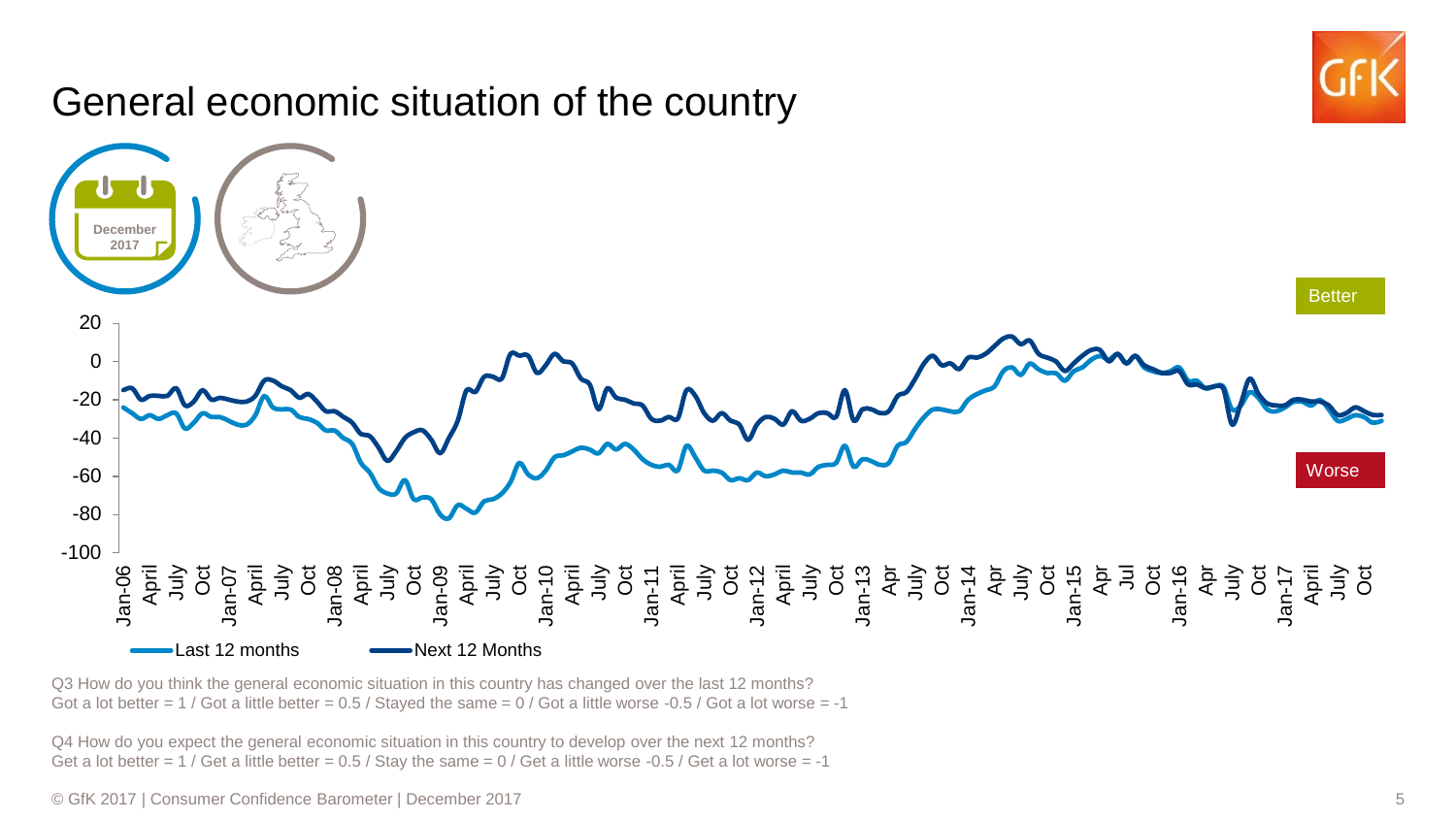

Q8 In view of the general economic situation, do you think now is the right time for people to make major purchases such as furniture or electrical goods? Yes, now is the right time  $= 1$  / It is neither the right time nor the wrong time  $= 0$  / No, it is the wrong time  $= -1$